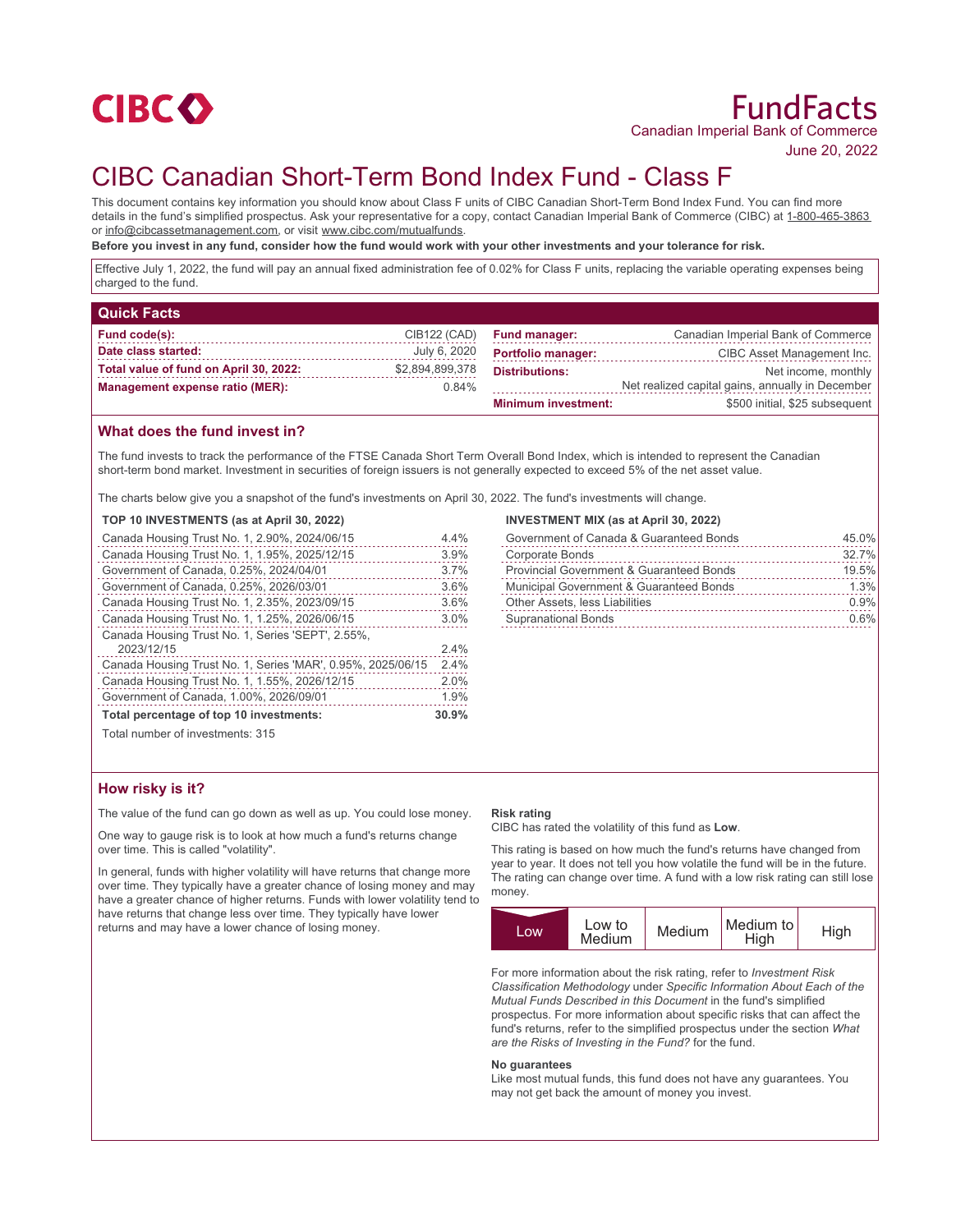#### **How has the fund performed?**

This section tells you how Class F units of the fund have performed over the past year. Returns are after expenses have been deducted. These expenses reduce the fund's returns.

#### **YEAR-BY-YEAR RETURNS**

This chart shows how Class F units of the fund performed in the past calendar year. The range of returns and change from year to year can help you assess how risky the fund has been in the past. It does not tell you how the fund will perform in the future.

| 20%                  |        |
|----------------------|--------|
| 15%                  |        |
|                      |        |
| 10%                  |        |
| 5%                   |        |
|                      |        |
|                      |        |
|                      | $-1.8$ |
|                      |        |
| $0\%$<br>-5%<br>-10% |        |
| $-15%$<br>$-20%$     |        |

#### **BEST AND WORST 3-MONTH RETURNS**

This table shows the best and worst returns for Class F units of the fund in a 3-month period over the past calendar year. The best and worst 3-month returns could be higher or lower in the future. Consider how much of a loss you could afford to take in a short period of time.

|                    | <b>Return</b> | ∣ 3 months ending | If you invested \$1,000 at the beginning of the period |
|--------------------|---------------|-------------------|--------------------------------------------------------|
| <b>Best return</b> | $0.2\%$       | May 31, 2021      | Your investment would rise to \$1,002                  |
| Worst return       | $-1.6\%$      | October 31, 2021  | Your investment would drop to \$984                    |

#### **AVERAGE RETURN**

The annual compounded return of Class F units of the fund since July 6, 2020 was -3.4%. If you had invested \$1,000 in the fund on July 6, 2020, your investment would be worth \$939 as at April 30, 2022.

| Who is this fund for?                                                                                                                                                                 | A word about tax                                                                                                                                                                                                                                                                                     |
|---------------------------------------------------------------------------------------------------------------------------------------------------------------------------------------|------------------------------------------------------------------------------------------------------------------------------------------------------------------------------------------------------------------------------------------------------------------------------------------------------|
| Investors who:<br>• are seeking regular income and returns similar to those of the FTSE<br>Canada Short Term Overall Bond Index; and<br>• are investing for the short to medium term. | In general, you will have to pay income tax on any money you make on a<br>fund. How much you pay depends on the tax laws where you live and<br>whether or not you hold the fund in a registered plan such as a<br>Registered Retirement Savings Plan (RRSP) or a Tax-Free Savings<br>Account (TFSA). |
|                                                                                                                                                                                       | Keep in mind that if you hold your fund in a non-registered plan, fund<br>distributions are included in your taxable income, whether you receive<br>them in cash or have them reinvested.                                                                                                            |

#### **How much does it cost?**

The following tables show the fees and expenses you could pay to buy, own, and sell Class F units of the fund. The fees and expenses - including any commissions - can vary among classes of a fund and among funds. Higher commissions can influence representatives to recommend one investment over another. Ask about other funds and investments that may be suitable for you at a lower cost.

We automatically convert eligible investors from Class F units into the Class F-Premium units of the Fund (bearing a lower management fee) when their investment amount in Class F units of the Fund, or their aggregated investment amount in Class F units and Class F-Premium units of the Fund, within a single account meets the minimum investment amount of Class F-Premium units of \$50,000. Eligible investors will benefit from a management fee decrease. See *Automatic conversion program* below under the sub-heading *Fund expenses*. If you no longer meet the minimum investment amount for Class F-Premium units, we may convert your Class F-Premium units back into Class F units which have a higher management fee. See *Purchases, Switches and Redemptions* in the Fund's simplified prospectus and speak to your investment advisor for additional details.

#### **1. SALES CHARGES**

There are no sales charges payable when you buy, switch, or sell Class F units of the fund.